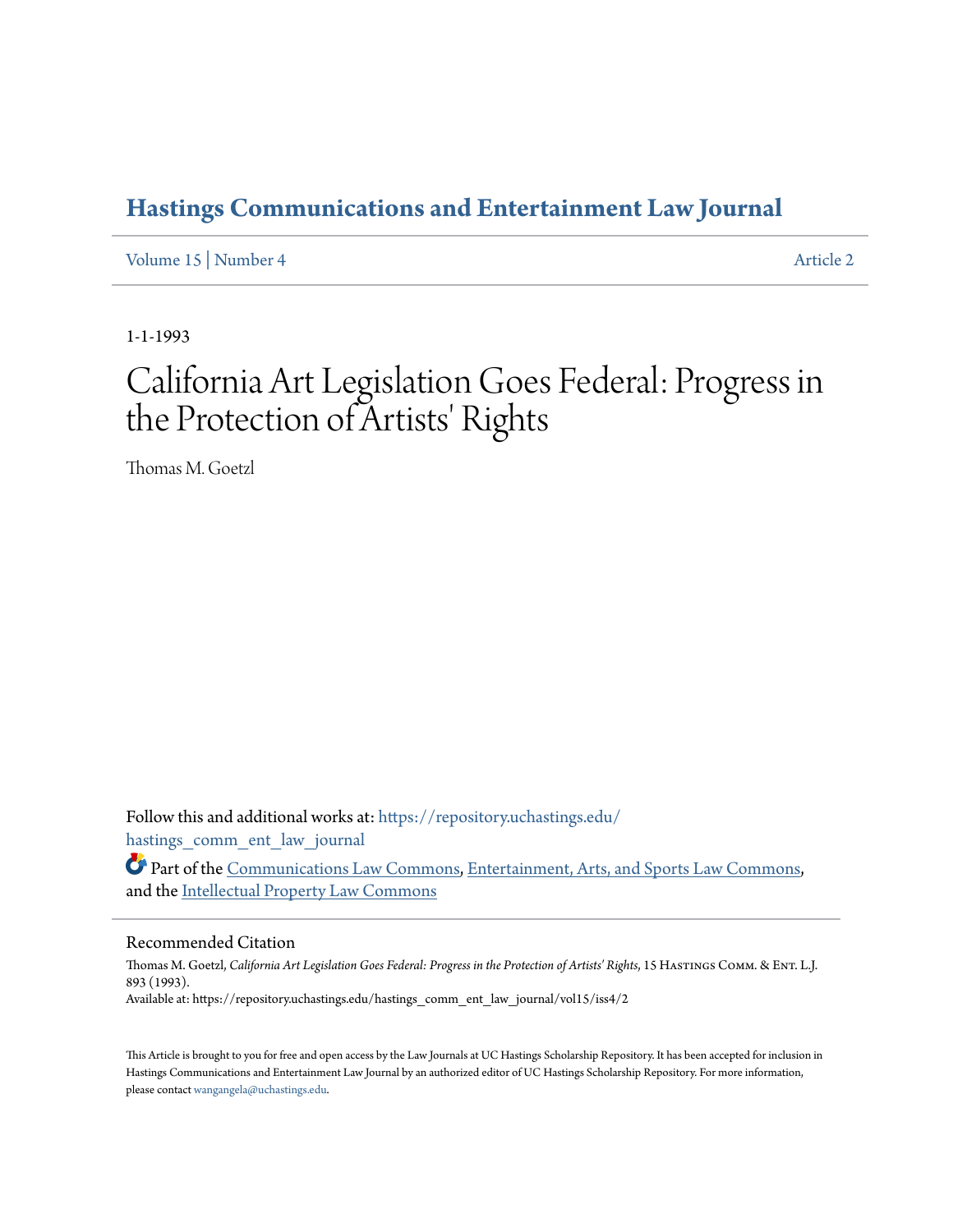## **California Art Legislation Goes Federal: Progress in the Protection of Artists' Rights**

#### *by Thomas M. Goetzl\**

On January **6, 1993,** continuing its tradition of off-site meetings, the American Association of Law Schools **(A.A.L.S.)** Art Law Section left San Francisco and crossed the Bay Bridge to hold its annual meeting and field trip at the Oakland Museum.! The program was entitled "California Art Legislation Goes Federal." Because the Visual Artists Rights Act of **19902** (VARA) has its historic roots in legislation pioneered in California,<sup>3</sup> we took this opportunity to gather individuals who could review that history and offer some insights into the future of artists' rights at the federal level.

**<sup>\*</sup>** Professor of Law, Golden Gate University, School of Law. A.B., University of California, Berkeley, **1965; J.D.,** University of California, Boalt Hall School of Law, **1969.**

I would like to thank my research assistant, Glen St. Louis, **J.D. 1993,** Golden Gate University, School of Law, for his able assistance. **I** would also like to thank some of the people behind the scenes who helped make this program a success. Ms. Kay Winer, acting director of the Oakland Museum last summer, first acceded to my request to have the museum host our section meeting and field trip. Ms. Harriet Wright, the Special Events Coordinator at the Oakland Museum, secured the auditorium for us and made arrangements for the reception. Ms. Traci Thomas and Ms. Jane La Barbera, both from the **A.A.L.S.** in Washington **D.C.,** took responsibility for all the details on behalf of the association. Professor Sherri Burr, last year's program chair, was willing to share the benefits of her experiences in staging last year's successful program. Professor Leonard DuBoff, the outgoing Chairman of the Art Law Section, has been a driving force in earning this section the credibility it now enjoys. And, of course, I'm grateful to all the panelists who participated in this program.

**<sup>1.</sup>** It was author and art patron, Gertrude Stein, an Oakland native, who once proclaimed that "there is no there there" in Oakland. But, that was a long time ago, before the Oakland Raiders and the Oakland A's put Oakland on the national map. Neighbor to Berkeley and the University of California, Oakland is home to two fine women's colleges, Mills College and Holy Names College. Additionally, the Oakland Museum's Museum of California is the only institution in the state whose art, history, and natural science exhibits are devoted exclusively to California. Although seriously damaged **by** the Loma Prieta Earthquake and then **by** the Oakland hills fire, Oakland is recovering from those enormous losses, demonstrating its resilience.

<sup>2.</sup> Pub. L. No. **101-650,** §§ **601-610,** 104 Stat. **5089, 5128-33 (1990)** (codified at **17 U.S.C.** §§ **101, 106A, 107, 113, 301,** 411, 412, and **506** (Supp. **III 1992)).**

**<sup>3.</sup> CAL. CiV. CODE** §§ **986-987** (West Supp. **1993).**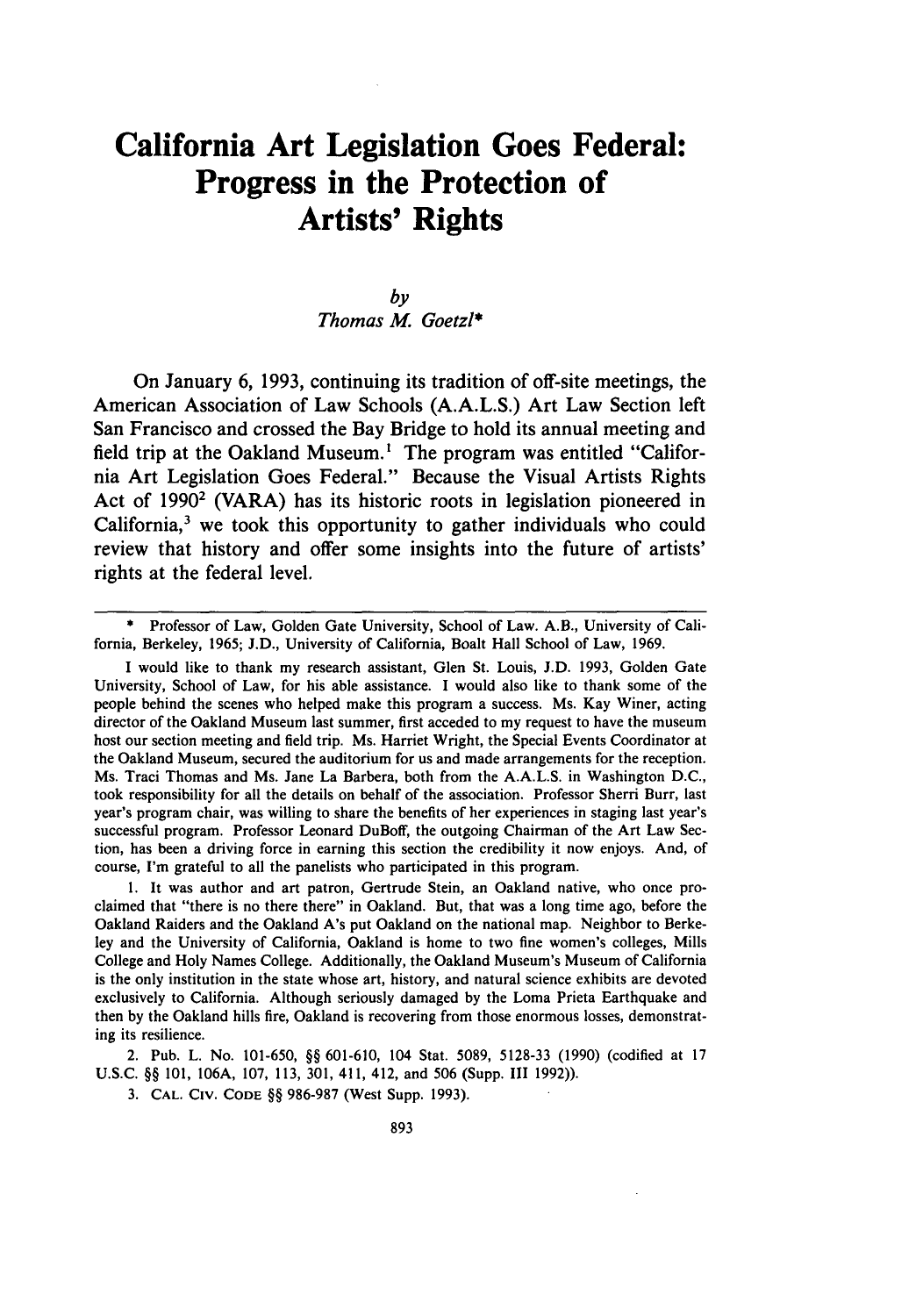$\ddot{\phantom{a}}$ 

 $\ddot{\phantom{0}}$ 

Over the past two decades, state legislatures addressed many of the issues facing visual artists.4 During the 1970s, a number of states sought to accord visual artists a greater measure of protection. Artist-dealer statutes were passed to protect artists from losses resulting from damage to their works of art while on consignment, and to reduce artists' losses when dealers became insolvent.<sup>5</sup> Provisions were made to acquire art for public places, often through so-called "percent-for-art" statutes.<sup>6</sup> Encouraged by the prospect of serving as conduits for promised federal

4. For a thorough, albeit informal, survey of each state's legislative accomplishments affecting the visual arts, see ARTS TASK FORCE, **NATIONAL CONFERENCE** OF **STATE LEGISLA-TURES, ARTS AND THE STATES** 74-82 (1981).

**5. ALASKA STAT.** §§ 45.65.200-.250 (Supp. 1992); **ARIz. REV. STAT. ANN.** §§ 44-1771 to -1778 (1987 **&** Supp. 1993); ARK. **CODE ANN.** §§ 4-73-201 to **-207** (Michie 1991); **CAL. CIV. CODE** §§ 1738-1738.9 (West 1985); **COLO.** REV. **STAT.** §§ 6-15-101 to -104 (1989); **IDAHO CODE §§** 28-11-101 to -106 **(1993); ILL. ANN. STAT.** ch. 815, para. **320/1** to **320/8** (Smith-Hurd 1993); IOWA **CODE** ANN. §§ 556D.2-.5 (West Supp. 1993); Ky. REV. **STAT. ANN.** §§ 365.850-.875 (Baldwin 1992); **MASS. GEN. LAWS ANN.** ch. 104A, §§ **1-6** (West 1984); **MINN. STAT. ANN.** §§ 324.01-.05 (West Supp. 1993); Mo. **ANN. STAT. §§** 407.900-.910 (Vernon 1991); **MONT. CODE ANN. §§** 22-2-501 to **-505** (1993); N.H. **REV. STAT. ANN.** §§ 352:3-:12 (Supp. 1992); N.J. **STAT. ANN.** §§ 12A:2-329 to **-336** (West Supp. 1993); **OHIO REV. CODE ANN.** §§ 1339.71-.78 (Anderson Supp. 1992); OR. REV. **STAT.** §§ 359.200-.255 (1987 **&** Supp. 1992); PA. **STAT.** ANN. Tit. **73,** §§ 2121-2130 (1993); **TENN. CODE ANN.** §§ 47- **25-1001** to -1007 (1988); **WASH. REV. CODE ANN. §§** 18.010-.905 (West 1989); WIS. **STAT. ANN.** §§ 129.01-.08 (West 1989 **&** Supp. 1992).

6. "Percent-for-art" statues vary considerably in design. California relies upon a line item appropriation. **CAL.** GOV'T **CODE** § 15813 (West 1992). Other states authorize a designated percentage of allocated costs of construction, improvement, lease, or purchase of buildings or facilities used for public purposes, to be used for acquiring art as defined by the particular statute **or** designated agency. See, **for** example, **HAW. REV. STAT.** § 103-8.5(a) (Supp. 1992) in which one percent is allocated. See also **COLO. REV. STAT.** § 24-80.5-101 (1989) where no less than one percent is appropriated for art projects in public places. Yet in Michigan, amounts appropriated for art cannot exceed one percent of total project cost. **MICH.** COMP. **LAWS ANN. § 18.73(b)** (West 1981).

In **all, more** than half **the** states have **some form of** a "percent-for-art" statute. **ALASKA STAT.** § 44.27.060 (1989); **ARK. CODE ANN.** § **13-8-207** (Michie 1987); **CAL.** GOV'T **CODE** §§ 15813.2 -.8; **COLO. REV. STAT. §§** 24-80.5-101 **to -102** (Supp. 1993); **CONN. GEN. STAT. ANN.** § **7-122b** (West 1989); **FLA. STAT. ANN.** § 255.043 (West 1991 **&** Supp. 1993); **HAW. REV. STAT. §** 103-8.5; **ILL. ANN. STAT. ch.** 20, **para.** 3105/14 **(Smith-Hurd 1993); IOWA CODE ANN.** § 304A.10 (West 1988); **ME. REV STAT. ANN.** tit. **27,** §§ 451-459 **(West** 1964 **&** Supp. **1992);** MASS. **GEN.** LAWS **ANN.** ch. **10, §§** 56-58; MICH. **COMP.** LAWS **ANN.** §§ **18.71-** .73; **MINN. STAT. ANN. §** 16B.35 **(West 1988); MONT. CODE ANN.** §§ 22-2-401 to -408 (1993); **NEB.** REV. **STAT.** §§ **82-317 to -329** (1943); **NEV.** REV. **STAT.** § 244.377 (1986); N.H. REV **STAT. ANN.** §§ 19-A:8-:12 **(1988** & Supp. 1992); N.M. **STAT. ANN.** § 13-4A-1 **to -11** (Michie 1992); N.C. **GEN. STAT. §§** 143-408.1-.7 (1990); OHIO REV. **CODE ANN.** § **3379.10** (Anderson 1990); OR. REV. **STAT.** §§ 276.073-.090 (1986); R.I. **GEN.** LAWS **§§** 42-75.2-1 **to -10** (1956 & Supp. 1992); S.D. **CODIFIED** LAWS **ANN. §§** 1-22-9 **to -17** (1992); VT. **STAT. ANN. tit.** 29, **§§** 41-48 (Supp. 1992); WASH. REV. **CODE ANN. §§** 43.17.200-.210, 28B.10.025-.027 **(West** Supp. 1993); Wis. STAT. **ANN. §** 44.57 **(West 1987);** WYO. **STAT. §§** 16-6-801 **to** -805 (Supp. **1993).**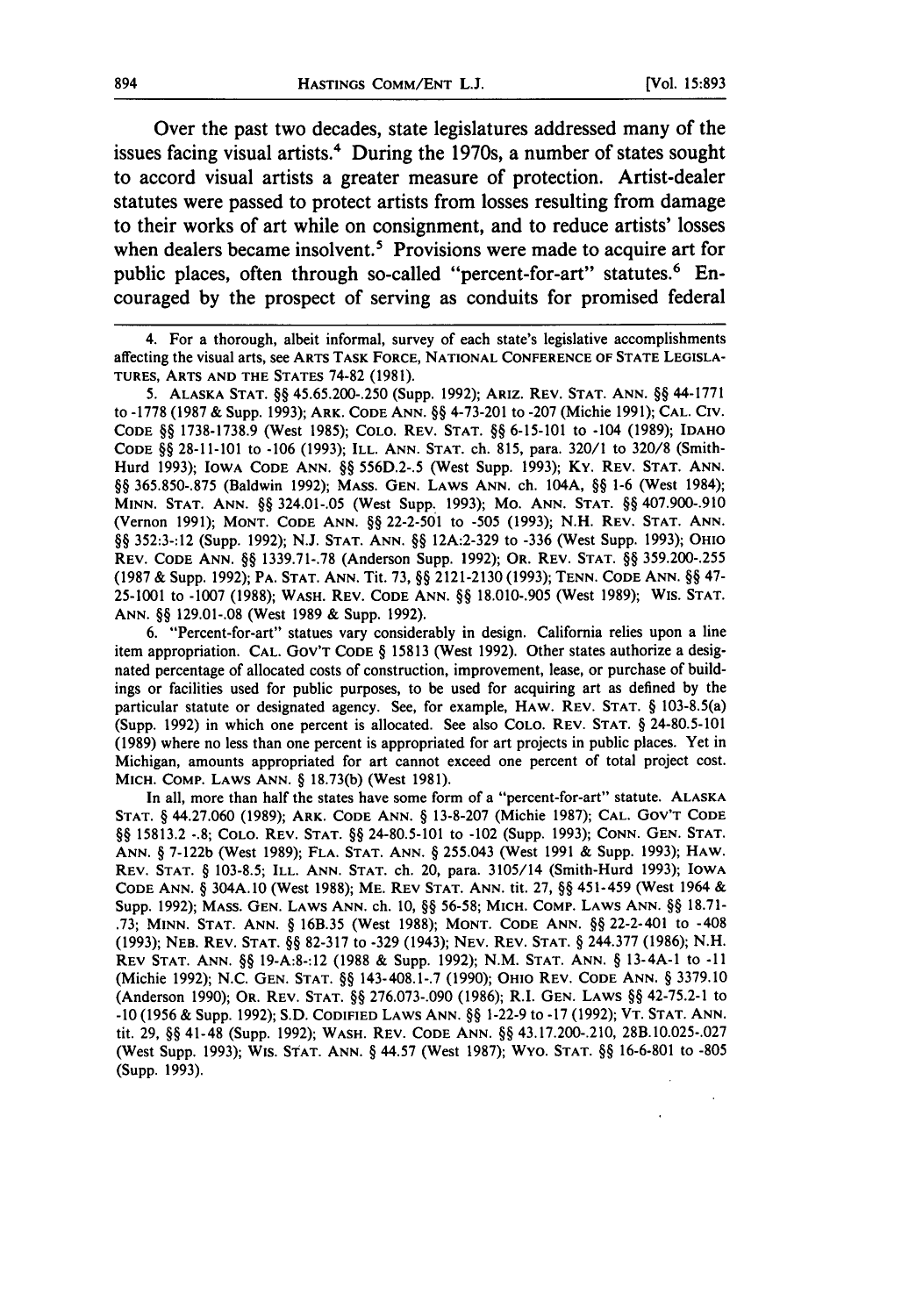money,<sup>7</sup> art councils were formed in all states.<sup>8</sup> The role of art in public education came under scrutiny, resulting in a variety of statutory approaches. 9 Additionally, in **1976,** California also enacted its still one-ofa-kind Resale Royalties Act.<sup>10</sup> California also enacted legislation author-

*7. See* National Foundation on the Arts and Humanities Act of 1965, Pub. L. No. **89-** 209, **§ 11, 79** Stat. 845, 853-54 **(1965)** (codified as amended at 20 U.S.C. **§§** 951-960 **(1988 &** Supp. IV 1992)).

**8. ALA.** CODE **§§** 41-9-20 to -47 (1991); **ALASKA STAT. §§** 44.27.040-.060 (1989 & Supp. 1992); ARIz. REV. **STAT.** ANN. **§§** 41-981 to -985 (1992); ARK. **CODE** ANN. §§ 13-8-101 to -106 (Michie 1987); CAL. GOV'T **CODE §§** 8750-8755.5 (West 1992); COLO. REV. **STAT. §§** 23-9-101 to -107 (1988 & Supp. 1993); **CONN.** GEN. **STAT. ANN. §§** 10-369 to -373r (West 1986 & Supp. 1993); **DEL.** CODE **ANN.** tit. 29, **§** 8728 (1991); FLA. STAT **ANN. §** 265.285 (West 1991); **GA. CODE ANN. §§** 50-12-20 to **-26** (Michie 1990); HAW. REV. **STAT. §§ 9-1** to **-** 4 (1985 & Supp. 1992); IDAHO **CODE** §§ 67-5601 to -5608 (1989 & Supp. 1993); ILL. ANN. **STAT.** ch. 20, para. 3915/0.01 to /6 (Smith-Hurd 1993); **IND. CODE ANN. §§** 4-23-2-1 to -5 (Burns 1990 & Supp. 1993); IOWA CODE ANN. **§** 303C.7 (West 1993); KAN. **STAT. ANN. §§** 74-5202 to -5206 (1992); Ky. REV. **STAT.** ANN. **§§** 153.210-.235 (Baldwin 1992); **LA.** REV. **STAT. ANN. §§** 25:891-:892 (West 1989 & Supp. 1993); ME. REV. **STAT.** ANN. tit. 27, **§§** 401- 408 (West 1964 & Supp. 1992); MD. **ANN. CODE** art. 83A, **§§** 6-501 to -509 (1991 & Supp. 1993); MASS. **GEN.** LAWS ANN. ch. **6, §§** 19-20 (West 1986); MICH. COMP. LAWS **ANN. §§** 2.121-.126 (West 1981); **MINN. STAT.** ANN. **§§** 129D.01-.05 (Supp. 1993); Miss. CODE **ANN. §§** 39-11-1 to -11 (1972); Mo. ANN. **STAT. §§** 185.010-.060 (Vernon 1991); **MONT.** CODE ANN. **§§** 22-2-101 to -109 (1993); **NEB.** REV. **STAT. §§** 82-309 to -316 (1943); NEV. REV. **STAT. §§** 233C.010-.090 (1992); N.H. REV. **STAT.** ANN. **§§** 19-A:1-:7 (1988 & Supp. 1992); N.J. **STAT.** ANN. **§§** 52:16A-25 to **-28** (West 1986 & Supp. 1993); N.M. **STAT. ANN. §§** 18-5-1 to **-7** (Michie 1991); N.Y. ARTS & **CULT. AFF.** LAW **§§** 3.01-.13 (McKinney 1984); N.C. **GEN. STAT. §§** 143B-87 to **-88** (1992); N.D. **CENT.** CODE § 54-54-01 to **-09** (1989 & Supp. 1993); OHIO REV. **CODE ANN. §§** 3379.01 -.09 (Anderson 1990); OKLA. STAT. tit. 53, **§§** 161-172 (1991); OR. REV. STAT. §§ 359.010 -. 150 (1987 & Supp. 1992); PA. **STAT.** ANN. tit. 71, **§§** 1530.1-.7 (1990); R.I. GEN. LAWS **§§** 42-75-1 to **-11** (1956); S.C. CODE **ANN. §§** 60-15- **10** to **-90** (Law. Co-op. 1990); S.D. CODIFIED LAWS **ANN. §§** 1-22-2 to **-8** (1992); **TENN. CODE ANN. §§** 4-20-101 to -107 (1991); TEX. GOV'T CODE **ANN. §§** 444.001-.012 (West 1990 & Supp. **1993); UTAH CODE ANN. §§** 9-6-201 to -205 (1992); VT. **STAT** ANN. tit. 16, **§§** 111-114 (1989); VA. CODE ANN. **§§** 9-84.01:1 to .07 (Michie 1950); WASH. REV. **CODE ANN. §§** 43.46.005-.095 (West Supp. 1993); W. VA. CODE **§** 29-1-3 (1992); WiS. **STAT ANN. §§** 44.51-.565 (West 1987 & Supp. 1992); Wyo. **STAT. §§** 9-2-901 to -904 (1977).

**9. CONN. GEN. STAT. ANN. §** 10-16b (West 1986); DEL. CODE ANN. tit. 29, **§** 8727 (1991); FLA. STAT. **ANN. §** 240.535 (West 1989 & Supp. 1993); HAW. REV. STAT. **§** 9-4 (Supp. 1992); ILL. **ANN. STAT.** ch. 105, para. 5/2-3.65 (Smith-Hurd 1993); **IND.** CODE ANN. § 4-23-12-1 to **-3** (Burns 1990); KAN. **STAT.** ANN. **§** 74-5204(h) (1992); ME. REV. **STAT** ANN. tit. 20-A, **§§** 4711, 4722 (West 1964); MD. ANN. CODE art. 83A, **§§** 6-501(d), -507(9), -502 (1991); MICH. COMp. LAWS **ANN. §** 388.1061 (West 1988); **MINN. STAT. ANN. §§** 124C.07 - .09, 129C.10 -.15 (West Supp. 1993); MISs. CODE **ANN. §** 37-35-1 (Supp. 1993); Mo. **ANN. STAT. §** 173.724 (Vernon 1991); N.Y. ARTS & **CULT. AFF.** LAW **§§** 7.01 **-** 9.17 (McKinney 1984 & Supp. 1993); N.C. **GEN. STAT. §§** 116-63 to **-69** (1989); **UTAH** CODE ANN. § 9-6- 201(b) (1992); VT. **STAT. ANN.** tit **16, §** 114 (1989).

**10.** CAL. **CIV.** CODE **§** 986. This law requires one who resells a painting, sculpture, drawing, or original work of art in glass to pay the artist who created the work of art five percent of the resale price. The law applies if the reseller is a California resident or if the resale takes place in California. The artist must either be a U.S. citizen or have been a California resident for two years. The resale must have occurred during the artist's lifetime or within 20 years thereafter, must have been for \$1000 or more, and at a price in excess of the price paid originally for the work of art. There are other exceptions as well. *See* Morseberg v. Balyon, 621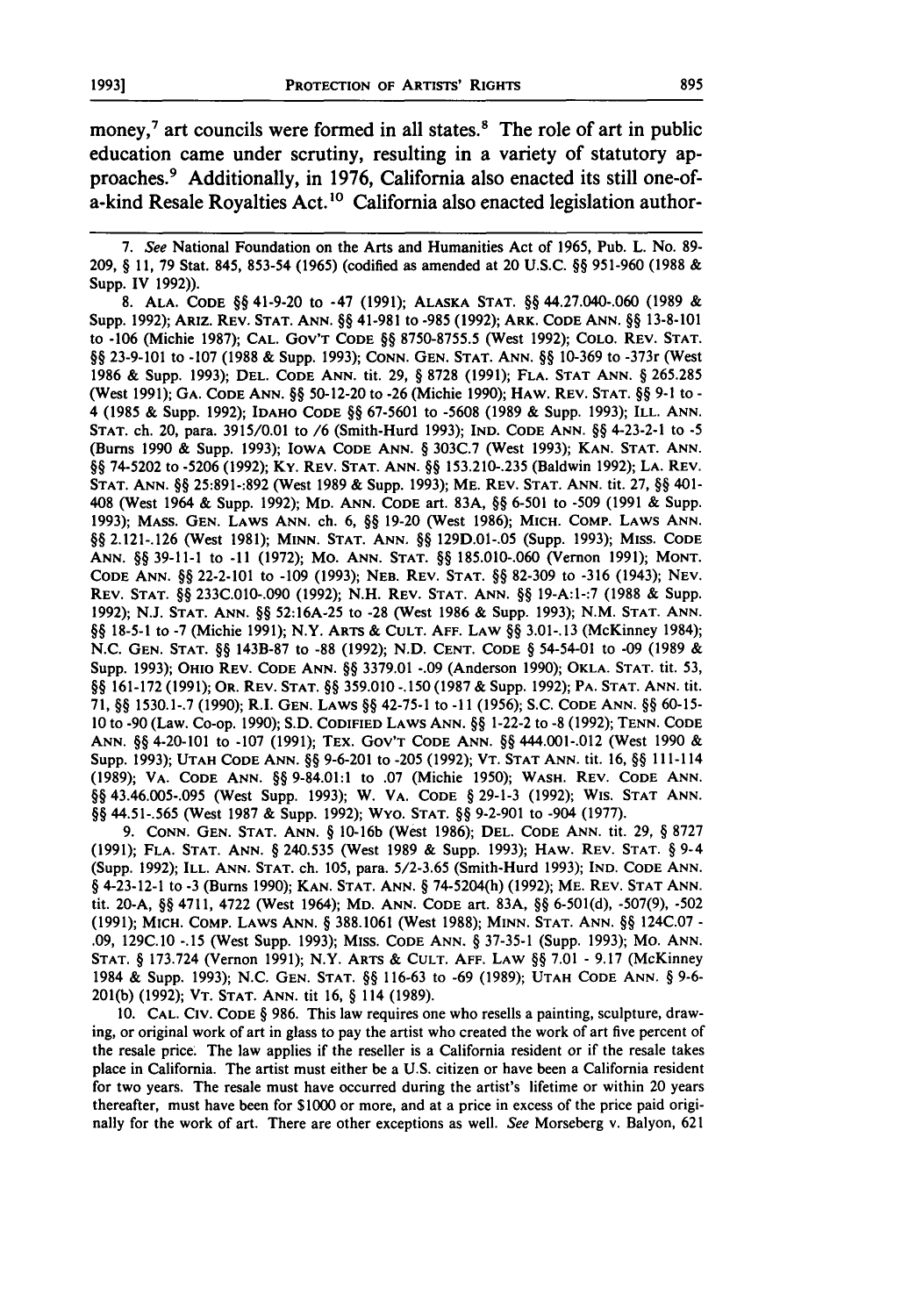izing local governments to relax their building regulations to facilitate the availability of joint living-working spaces for artists.<sup>11</sup>

In the early 1980s, California enacted the nation's first moral rights law.12 The statute empowers artists to protect their right to claim authorship of their works of art, as well as the integrity of those works. $^{13}$ During the next decade, ten more states, inspired **by** California's new law, enacted their own art preservation statutes. **<sup>14</sup>**

At the federal level, a somewhat more sinister voice could be discerned during the 1980s. During this decade, many artists directed their creative energies to addressing critical social and political issues, like discrimination on the basis of race or sexual preference, AIDS, and the plight of the homeless. Perhaps in response to their awareness of the power of the arts, which are capable of portraying far more than mere beauty and grace, powerful Washington voices questioned some of the funding choices made **by** the National Endowment for the Arts, whose money was used to aid artists taking on such issues. These voices went so far as to call for the abolition of the agency.15 This attack from the right, combined with increasing demands from the left to adhere to the "politically correct,"<sup>16</sup> threatened to create a climate of censorship.<sup>17</sup>

**F.2d 972** (9th Cir. **1980),** *cert. denied,* 449 **U.S. 983 (1980)** (upholding the constitutionality of The California Resale Royalties Act).

**11.** CAL. HEALTH **&** SAFETY CODE § 17958.11 (West 1984). *See, e.g.,* SAN **FRANCISCO,** CA., **PLANNING** CODE 204.4(b) (1978).

12. CAL. **CIv.** CODE § 987 (effective January 1, 1980). This legislation is known as The California Art Preservation Act.

13. *See also* CAL. **CIv.** CODE § 989 (West Supp. 1993) (creating a cause of action on behalf of the public to protect the integrity of works of art).

14. **CONN.** GEN. **STAT.** ANN. §§ 42-116s to **-l** 16t (West 1990); LA. REV. **STAT. ANN.** §§ 51:2151-:2156 (West 1992); ME. REV. STAT. ANN. tit. 27, § 303 (West 1991); MASS. GEN. LAWS ANN. ch. 231, § 85S (West 1992); **NEV.** REV. **STAT. ANN.** §§ 598.970-.978 (Michie Supp. 1991); N.J. **STAT. ANN.** §§ 2A:24A-l to **-8** (West 1992); N.M. STAT. ANN. §§ 13-4B-1 to -3 (Michie 1992); N.Y. ARTS & **CULT.** AFF. LAW § 14.03 (McKinney Supp. 1992); PA. **STAT.** ANN. tit. 73, §§ 2101-2110 (Supp. 1993); R.I. GEN. LAWS §§ 5-62-2 to **-6** (1991).

15. *See, e.g., Helms v. NEA: Putting on the Political Figleaf,* WALL **ST.** J., Aug. 10, 1989, at 12; Kim Masters, *NEA and the West Coast Protests,* WASH. POST, Mar. 6, 1990, at **Cl, 8;** Allan Parachini, *Heightened Visibility for the Endowment Controversy,* L.A. TIMES, Apr. 27, 1990, at F24; Robert Shepard, *House Cuts Funds in Protest Over Art Exhibits,* UPI, Jan. 2, 1982, *available in* LEXIS, Nexis Library, UPI file.

16. "Politically correct" refers broadly to a standard, imposed primarily by the political left, intended to inhibit certain critical references to racial and ethnic minorities, women, homosexuals, or the disabled, or favorable references to certain religious beliefs. *See, e.g.,* Michael M. Bowden, *Political Correctness and the First Amendment: The False Threat,* 79 A.B.A. J. 66 (1993); Stephen L. Carter, *The True Believer vs. the Politically Correct,* THE RECORDER, Oct. 5, 1993, at 8; Robbie Conal, *War in the Worlds of Art: David vs. Political Goliath,* L.A. TIMES, Nov. 26, 1989, at M3.

17. Grace Glueck, *Border Skirmish: Art and Politics,* N.Y. TIMES, Nov. 19, 1989, § 2, at  $\mathbf{1}$ .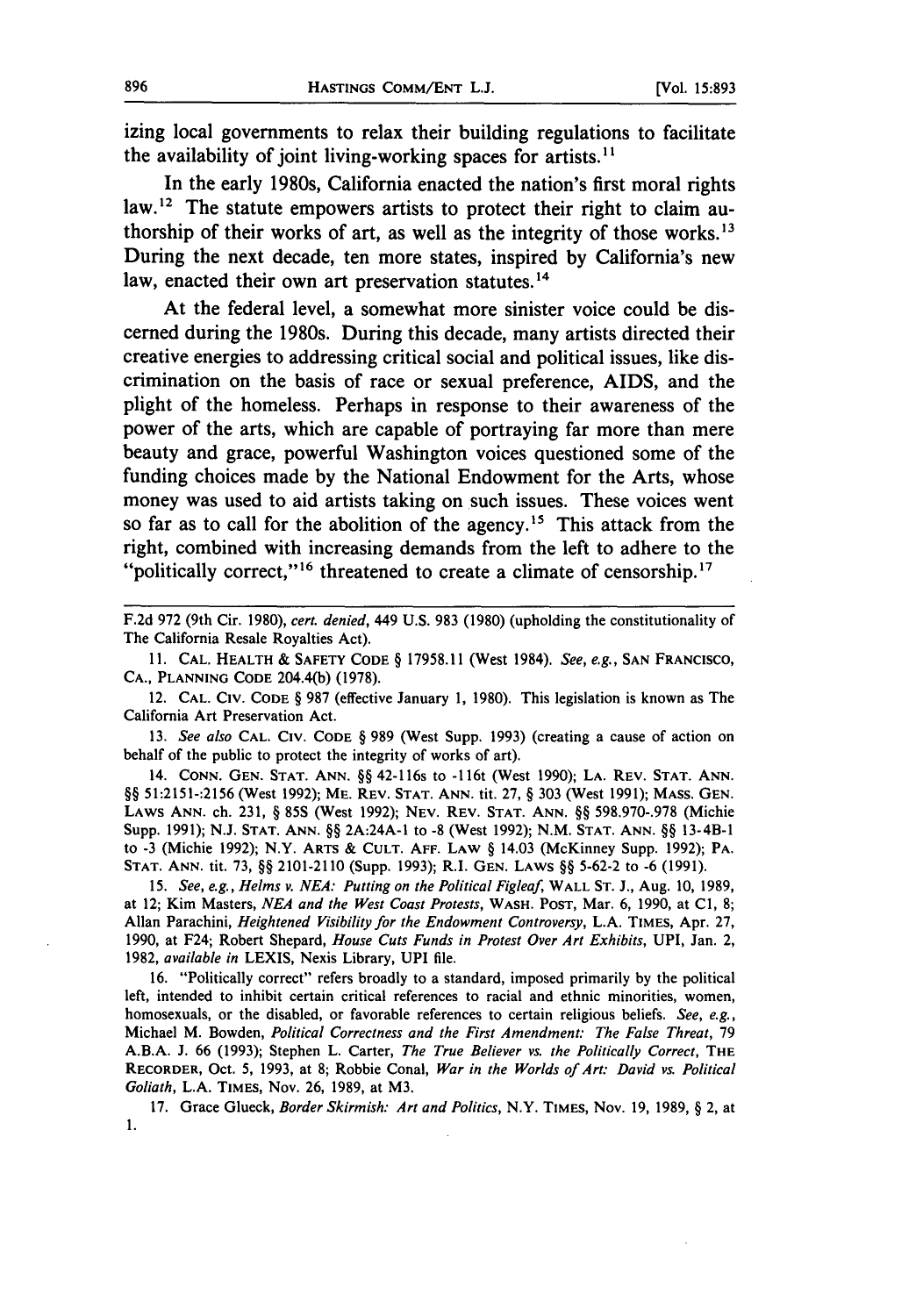And yet, the 1990s began with the enactment into law of VARA.<sup>18</sup> This new federal legislation will enable artists throughout the United States to protect the integrity of their creations from alteration or destruction even after they have been sold. It will also protect the right of artists to assert their claims to the authorship of their works of art.

This important federal legislation, initially introduced **by** Senator Edward Kennedy in **1986,19** represents the first federal legislation that has been specifically devoted to the rights of visual artists. Although the Copyright **Act2°** sets forth the rights of authors and artists in their creations, the peculiar problems<sup>21</sup> that confront visual artists have never before received the attention they deserve from the Congress.

Congress had addressed the arts twice before, each time providing important financial support. During the 1930s, as part of the New Deal, Congress created the Federal Arts Project, a program under the Works Progress Administration.22 Intended to make the arts more accessible to the public, this program provided employment for many artists and ultimately spent more than \$35 million to that end.<sup>23</sup> Then, in the 1960s, as part of the Great Society, Congress created the National Endowment for the Arts.24 In addition to funding arts organizations and individual art-

**19. S. 2796,** 99th Cong., **2d** Sess. **(1986);** H.R. **5722,** 99th Cong., **2d** Sess. **(1986).** As originally introduced, this bill would have created a federal resale royalty right (in **§ 106(d)(l)** of the Senate bill) and would have eliminated the requirement that artists affix copyright notices to their works in order to achieve copyright protection. The former proved too controversial and was deleted from subsequent bills. The latter was dropped following Congress' enactment of the Berne Convention Implementation Act of **1988,** Pub. L. No. **100-568,** 102 Stat. **2853 (1988)** (codified in scattered sections of **17 U.S.C.),** which removed that requirement.

20. Codified in scattered sections of **17 U.S.C..**

21. Many of these issues arise because the value of most visual art is due to its uniqueness. As a result, few images find a market through reproductions, copies **(17 U.S.C.** § **106(1), (3) (1988)),** or in derivative works **(17 U.S.C. § 106(2) (1988)).** Unlike literary, musical, or dramatic works, visual art cannot be "performed" (compare **17 U.S.C. §** 106(4) **(1988)).** Perhaps most importantly, the exclusive right to display such works **(17 U.S.C.** § **106(5) (1988))** is lost to the visual artist upon the first sale of the work. **17 U.S.C.§** 109(c) **(1988).** In connection with the latter, see Thomas M. Goetzl **&** Stuart **A.** Sutton, Copyright and the Visual Artists Display Right: *A New Doctrinal Analysis,* **9 COLUM.-VLA J.L. & ARTS 15** (1984).

22. **LEONARD D.** DuBOFF, **THE DESKBOOK OF ART LAW 316-17 (1977).**

**23.** Id. at **318; WILLIAM** F. **MCDONALD, FEDERAL RELIEF ADMINISTRATION AND THE** ARTS **211-23 (1969).**

24. National Foundation on the Arts and the Humanities Act of **1965,** Pub. L. No. **89- 209, § 5, 79** Stat. 845, 846-49 **(1965)** (codified as amended at 20 **U.S.C.** § 954 **(1988)).**

**<sup>18.</sup>** Pub. L. No. **101-650, §§ 601-610,** 104 Stat. **5089, 5128-33 (1990)** (codified at **17 U.S.C. §§ 101, 106A, 107, 113, 301,** 411, 412, and **506** (Supp. **III 1992)).** President Bush, not known for his support of the arts, signed into law the Judicial Improvements Act of **1990,** which, among other things, authorized him to make additional judicial appointments to the federal bench. Title VI of that Act comprised the Visual Artists Rights Act of **1990.**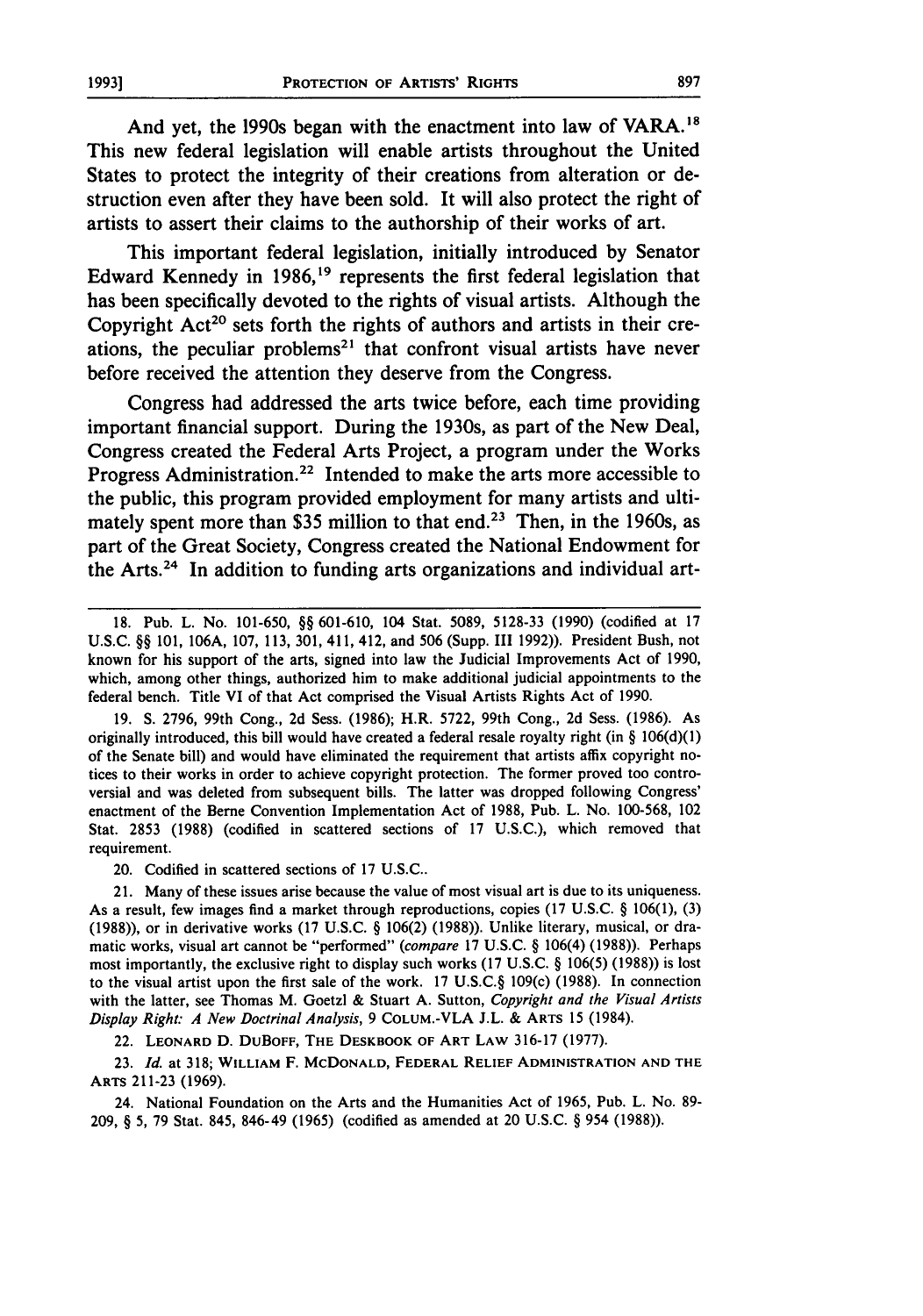ists directly, the Endowment channels federal monies into each state's arts council.25

For the first time in twelve years, there is a Democratic president in the Oval Office. The Clinton administration may provide a new vitality for the arts. The assault on the Endowment is not expected to echo in the White House. President Clinton is known to possess a keen appreciation of and deep commitment to the arts.

It was in this context that our panel commented upon VARA, the most significant step made in the expansion of the rights of visual artists. Richard Mayer,<sup>26</sup> the first speaker and a widely exhibited sculptor,<sup>27</sup> set the stage, tracing a colorful picture of the legal hurdles that have confounded artists.<sup>28</sup> His dramatic illustrations ranged from the disappointments suffered **by** Alexander Calder, David Smith, and Robert Rauschenberg to the successes of Robert Arneson, Mel Ramos and Kent Twitchell. Mayer reminded the audience that these are not mere abstractions about which we debate, but heart-felt aesthetic issues affecting real artists.

Our second speaker was the Hon. Alan Sieroty.<sup>29</sup> During his distinguished tenure in the legislature, Senator Sieroty sponsored all of California's innovative arts legislation. From his unique perspective, the Senator shared with us some illuminating anecdotes behind the legislative history of California's pioneering arts statutes.<sup>30</sup>

Senator Sieroty began **by** relating the dilemma that confronted the Speaker of the California State Assembly when the first piece of art legis-

<sup>25. 20</sup> **U.S.C.** § 954(g) (1988).

<sup>26.</sup> Mr. Mayer holds both a B.F.A. and an M.F.A. degree from the San Francisco Art Institute. Long active in art politics, he served as the President of the Northern California Chapter of Artists Equity Association from 1975 through 1980 and sat on the San Francisco Arts Commission from 1979 through 1981. He has been a vice president of the National Artists Equity Association since 1983.

<sup>27.</sup> Members of the A.A.L.S. who have visited UC Hastings College of the Law have had the opportunity to view Mr. Mayer's 15 foot tall sculpture, "Gary Diptych  $\#1$  (1982)", which stands outside the main entrance to Hastings' 200 McAllister building.

<sup>28.</sup> See Richard Mayer, California *Arts Legislation Goes Federal,* **15 HASTINGS** COMM/ **ENT** L.J. 981 (1993).

<sup>29.</sup> Senator Sieroty, who has a law degree from the University of Southern California, served in the California State Assembly from 1966 until he was elected to the California State Senate in 1976. He retired undefeated from the Senate in 1982. Senator Sieroty served as the first chairman of the Arts Task Force of the National Conference of State Legislatures. The Arts Task Force, now a standing committee known as the Arts, Tourism and Cultural Resources Committee, invited each state to send two of its state legislators to become members. The Committee has become an important vehicle among the states for sharing legislative ideas and successes in the arts.

<sup>30.</sup> Unlike Congress, California, like other states, maintains no official legislative histories. Therefore, these anecdotal insights, not otherwise available, help the curious understand the derivation of certain provisions in the law.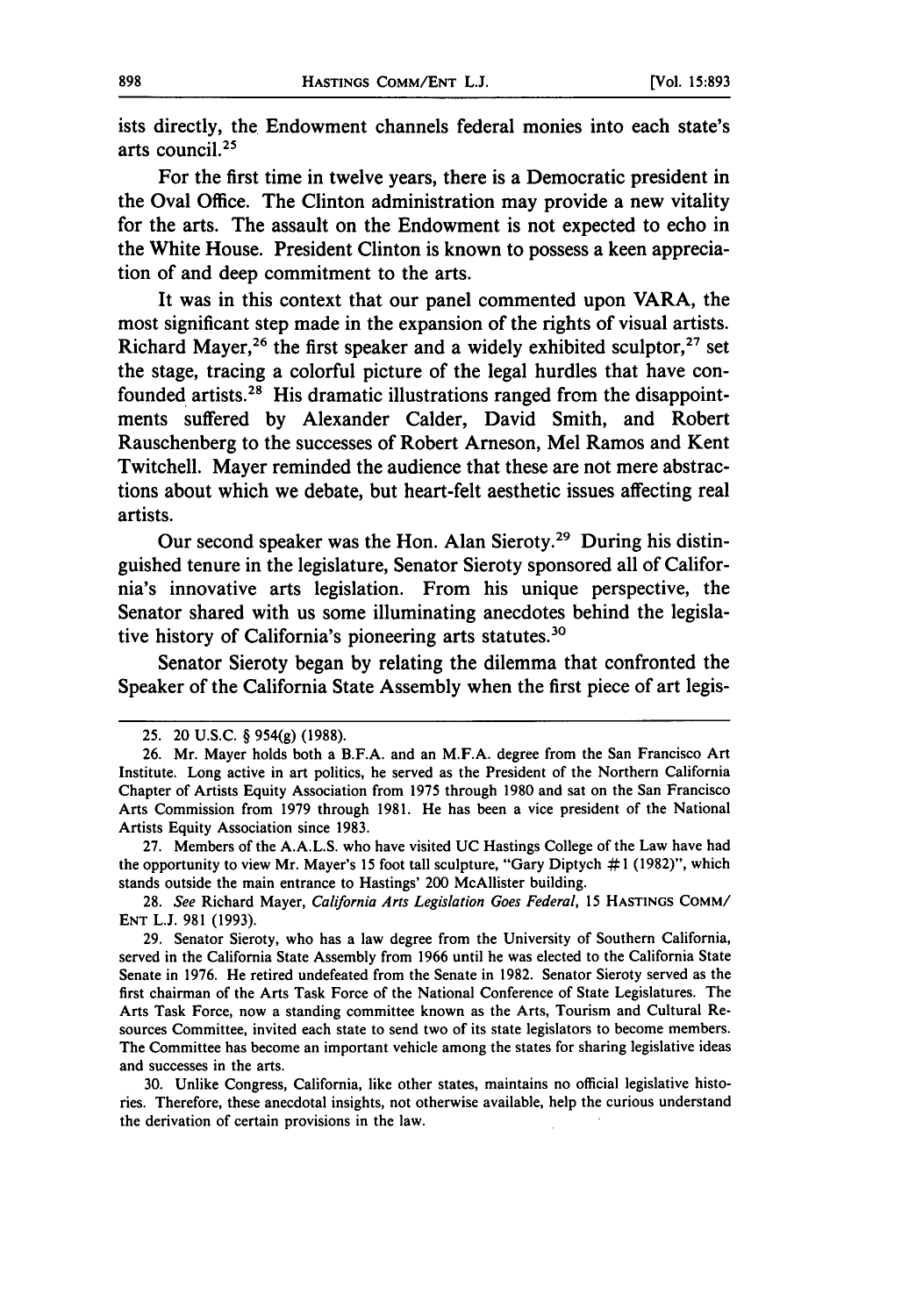lation, later the Fine Print  $Act.^{31}$  was introduced. No one had any idea which committee would be most appropriate to conduct hearings on such a bill, so the bill was initially referred, **by** default, to the Agriculture Committee. After some reflection, it was agreed that henceforth art bills would be assigned to the Judiciary Committee.

The Senator provided some interesting background on several provisions of the California Art Preservation Act. With respect to art attached to buildings, he explained that because early drafts of the bill protected the integrity of fine art without distinguishing such art from more portable art, strong objections were raised **by** real estate interests. This powerful lobby expressed concern that the ability of property owners to remodel or raze their buildings would be jeopardized. Efforts to resolve these legitimate points led to the approach ultimately adopted **by** the statute.32

He also related how the definition of "fine art" in the statute came to be modified by the qualification that it be of "recognizable quality."<sup>33</sup> Although in almost every other context<sup>34</sup> the expenses of hiring a lawyer and bringing suit have generally proved sufficient to deter the bringing of trivial causes of action, one California legislator nevertheless insisted upon the addition of the quoted language before he would vote the bill out of committee. His stated concern was to protect the kindergarten teacher who throws away a child's fingerpainting at the end of the day from an action brought on that child's behalf **by** an aggrieved parent. Senator Sieroty also related how the statute was amended in **1982** to add "original work of art in glass" to the definition of "fine art"<sup>35</sup> at the behest of another legislator's staff member whose spouse was an artist working in glass.

**33. CAL. CIV. CODE** § 987(b)(2).

34. It is not necessary for the plaintiff in an action for conversion, trespass, or negligence, for example, to allege and prove that plaintiffs property was of any particular value in order to state a cause of action.

35. CAL. **CIV. CODE** § 987(c)(2).

<sup>31.</sup> CAL. **CIV. CODE** § 1740 (West Supp. 1993).

<sup>32.</sup> See **CAL. CIv. CODE** § 987(h), which distinguishes between those situations where the art work can be removed without injuring it and those where it cannot. If the work cannot be removed from a building without being altered or destroyed, and there is no express reservation of the rights put in writing and recorded, then the rights shall be deemed waived. If the art work could be removed without substantial harm, then the rights generally apply. Compare the treatment of this same issue under VARA. 17 U.S.C. § 113(d). Under VARA, the rights to prevent destruction or alteration generally do not apply if an artwork cannot be removed from a building without destruction or alteration, if the author consented to installation and the work was installed either prior to VARA or a written instrument was signed after VARA was enacted, stating that the work may be subject to destruction. For a seminal discussion of this problem, see Thomas M. Goetzl, *Peril of Art,* S.F. RECORDER, October 8, 199 **1,** at **8.**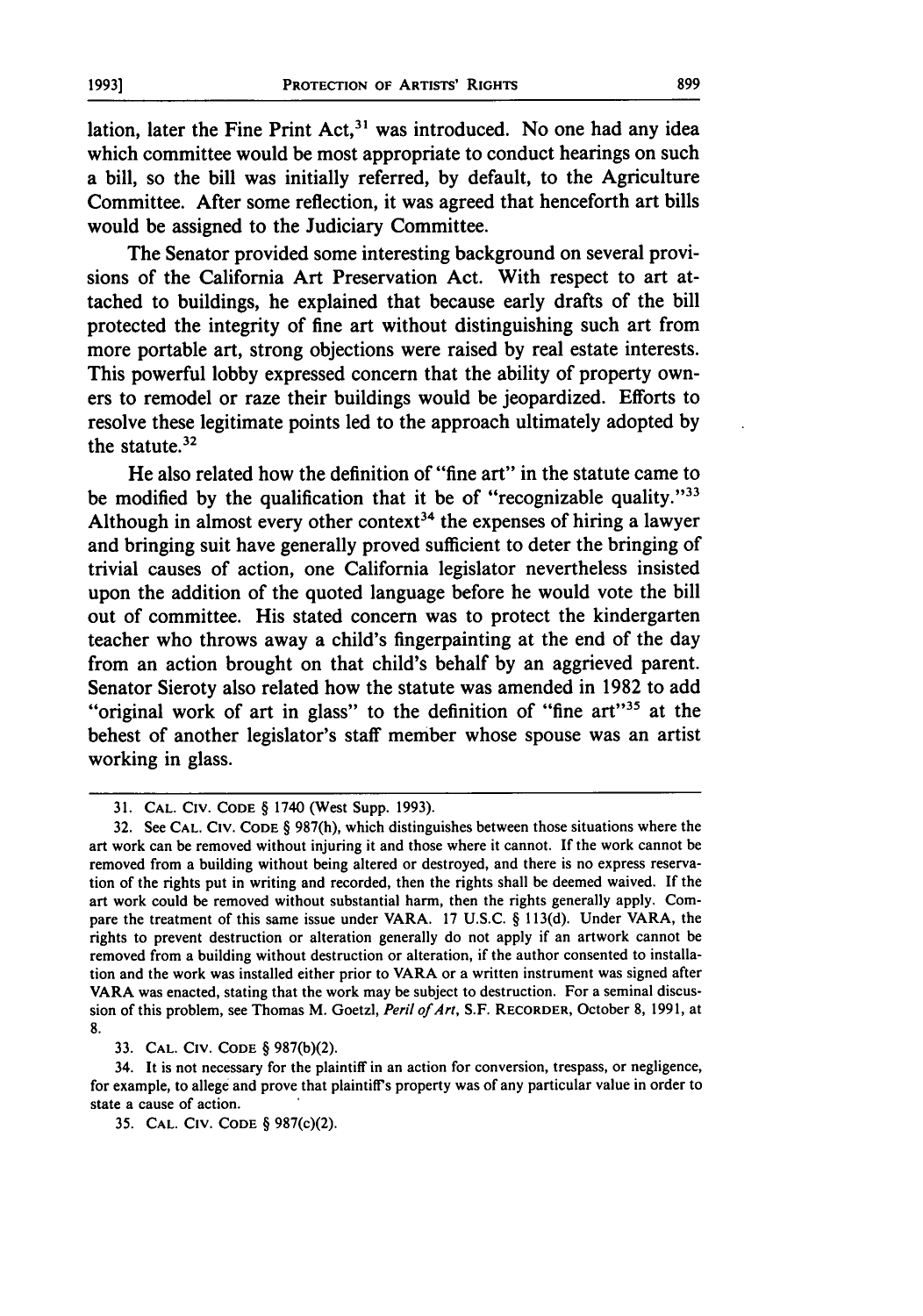After reviewing several such stories, Senator Sieroty concluded with a call for attention to be devoted to some of the problems increasingly confronting musicians whose compositions are being regularly sampled and copied without permission, yielding neither compensation nor credit to the owner of the copyright. He suggested that, perhaps, some kind of "tax" on the sale of blank tapes might be appropriate, with the proceeds then distributed among musicians. He also urged greater attention be paid to assuring the inclusion of arts education in the public schools.

Our next speaker, Peter Karlen,<sup>36</sup> made use of his extensive litigation experience in this area to recount a selection of the issues most commonly raised in cases arising under the California Art Preservation Act.<sup>37</sup> Surprisingly, the requirement that the art be "of recognizable quality" has not been raised as frequently **by** defendants as might have been anticipated. Karlen suggested that this was probably because the defendant's purchase or other acceptance of ownership of the art tended to estop the defendant from denying the piece was "of recognizable quality." He also indicated that questions about whether the artist had waived her rights were not often raised.<sup>38</sup> Joint authorship and ownership issues have also seldom surfaced.

On the other hand, the issues that have been raised have concerned whether or not a threatened work of art, or one that is already altered or destroyed, is entitled to protection under the statute at all.<sup>39</sup> Another provocative issue identified **by** Karlen involved the *mens rea* of the defendant. The California Art Preservation Act requires the act which destroyed the artwork to have been done "intentionally."<sup>40</sup> He described an interesting variety of scenarios where this question was at issue, including cases where the defendant claimed not to know where the work had gone. Another issue Karlen discussed concerned the assessment and

**<sup>36.</sup>** Mr. Karlen has both a law degree from Hastings College of the Law and an **M.S.** in Law and Society from the University of Denver College of Law. **A** prolific author of practical art law articles and an occasional adjunct professor of art law, Mr. Karlen has perhaps more experience representing artists under various art preservation statutes than any other lawyer in California.

**<sup>37.</sup>** CAL. **CIV. CODE** § **987.** *See* Peter H. Karlen, *Moral Rights and Real Life Artists,* **15 HASTINGS** COMM/ENT **L.J. 929 (1993).**

**<sup>38.</sup>** *See* **CAL. CiV. CODE** § **987(g)(3)** (requiring the artist to have signed a writing expressly providing for such waiver). Compare the provision under VARA, **17 U.S.C.** § **106A** (e)(l), which also provides for waiver **by** the artist, specifying the work and the uses of the work to which that waiver applies.

**<sup>39.</sup> CAL. CIv. CODE** § **987(b)(2)** limits its protection to an "original painting, sculpture, or drawing, or an original work of art in glass."

<sup>40.</sup> CAL. **CIV.** CODE § 987(c)(1). Under section 987(c)(2), one who "frames, conserves or restores" a work of fine art is held to a different standard. Such an individual must not have committed "gross negligence," which is defined as having "exercise[d]... so slight a degree of care as to justify the belief that there was an indifference to the particular work of fine art."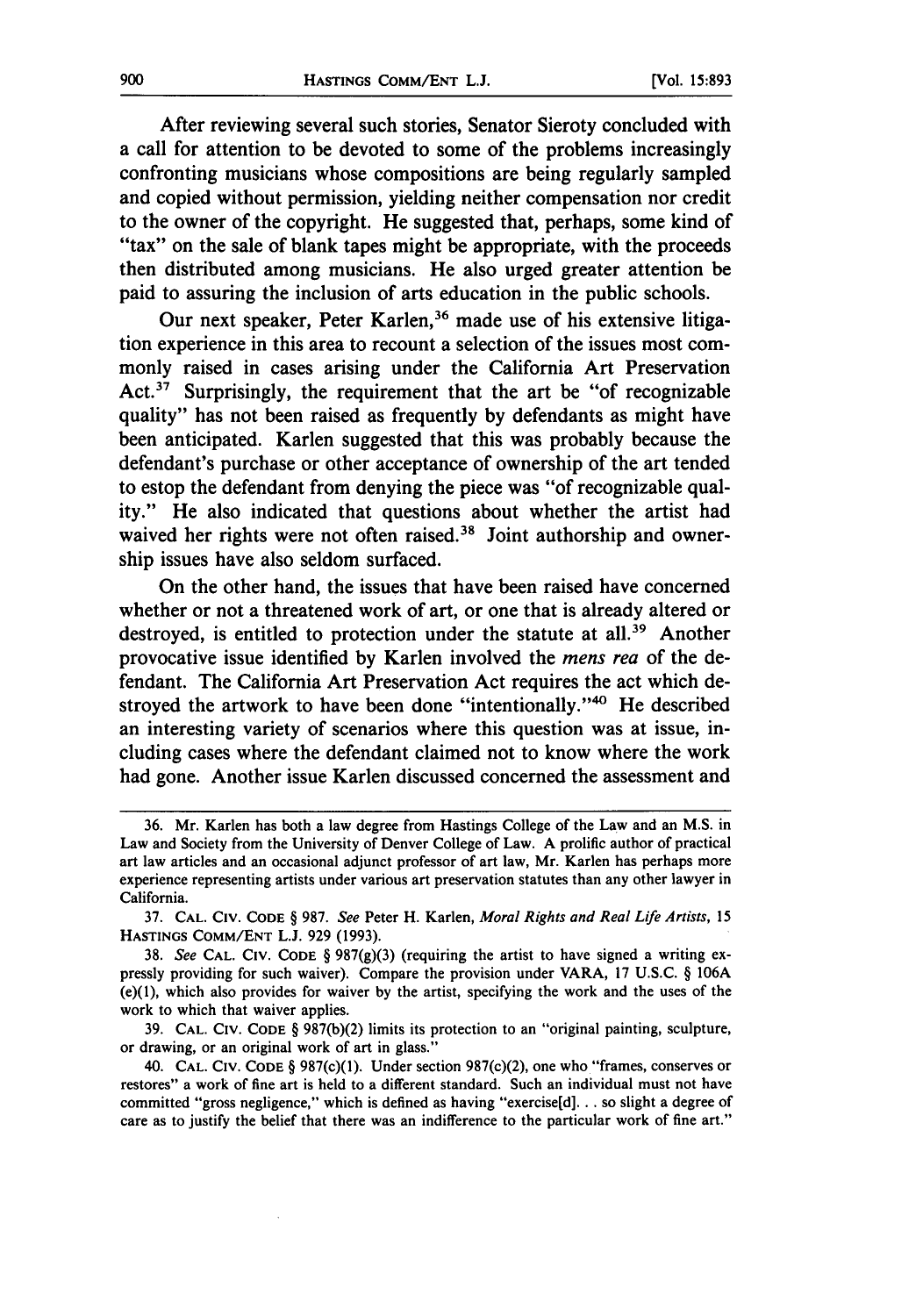proof of damages to which an artist might be entitled.41 **By** and large, however, Karlen's opinion was that the California Art Preservation Act has worked remarkably well. The Act's clarity often helped to resolve disputes without the need for litigation.

Our fourth speaker, Professor Edward Damich,<sup>42</sup> offered a concise survey of the eleven state art preservation acts,  $43$  comparing and contrasting their features.<sup>44</sup> In addition, he reviewed VARA, examining its coverage against a backdrop of the laws of the eleven states that first granted moral rights.<sup>45</sup> He began by noting that the range of creations that are afforded protection varies among the different statutes protecting moral rights. He assessed the limitations different states place upon those categories as well; some states require protected art works to be of "recognized quality" and others require them to be of "recognized stature." Works of art produced in limited editions receive different treatment **by** the states, as do works prepared for commercial use or works made as "works for hire." Not surprisingly, he found that the scope of protection granted to the rights of attribution and integrity vary from statute to statute. Indeed, some states prohibit the destruction of qualified works of art as well as their alteration or mutilation. Damich reviewed the varied treatment in the different statutes of the duration of rights, waiver, works in buildings, and joint works. He concluded that the state statutes, which continue to have some vitality, generally provide more extensive protection to the artist than does VARA.<sup>46</sup>

43. **CAL.** CIV. **CODE** § 987; **CONN. GEN. STAT. ANN.** §§ 42-116s to **-1** 16t; **LA.** REV. **STAT. ANN.** §§ 51:2151-:2156; ME. REV. **STAT. ANN.** tit. **27,** § 303; **MASS. GEN.** LAWS **ANN.** ch. **231,** § 85S; **NEV.** REV. **STAT. ANN.** §§ **598.970-.978;** N.J. **STAT. ANN.** §§ 2A:24A-I to **-8;** N.M. **STAT.** ANN. §§ 13-4B-1 to **-3;** N.Y. **ARTS** & **CULT. AFF.** LAW § 14.03; PA. **STAT. ANN.** tit. 73, §§ 2101-2110; R.I. GEN. LAWS §§ 5-62-2 to **-6.**

44. For a thorough assessment of those similarities and differences, see Edward **J.** Damich, *State "Moral Rights" Statutes: An Analysis and Critique,* 13 COLUM.-VLA J.L. & ARTS 291, 343-47 (1989).

45. *See* Edward **J.** Damich, *A Comparison of State and Federal Moral Rights Protection:* Are Artists Better Off After VARA?, 15 HASTINGS COMM/ENT L.J. - (1993).

46. *See* 17 U.S.C. § 301 **(f).** The preemption of state laws **by** VARA is neither complete nor entirely without ambiguity.

<sup>41.</sup> *See also* Ronald T. Michioka, Note, *California Art Preservation Act: Proving Actual Damages,* **10 HASTINGS CoMM/ENT L.J. 61 (1987).**

<sup>42.</sup> Currently on leave from the George Mason College of Law in order to serve as a Commissioner of the Copyright Royalty Tribunal, Professor Damich holds a **J.D.** from Catholic University, as well as an LL.M. and a J.S.D. from the Columbia University School of Law. His thesis topic was moral rights. Since that time, Professor Damich has published numerous articles assessing the moral rights laws in the United States.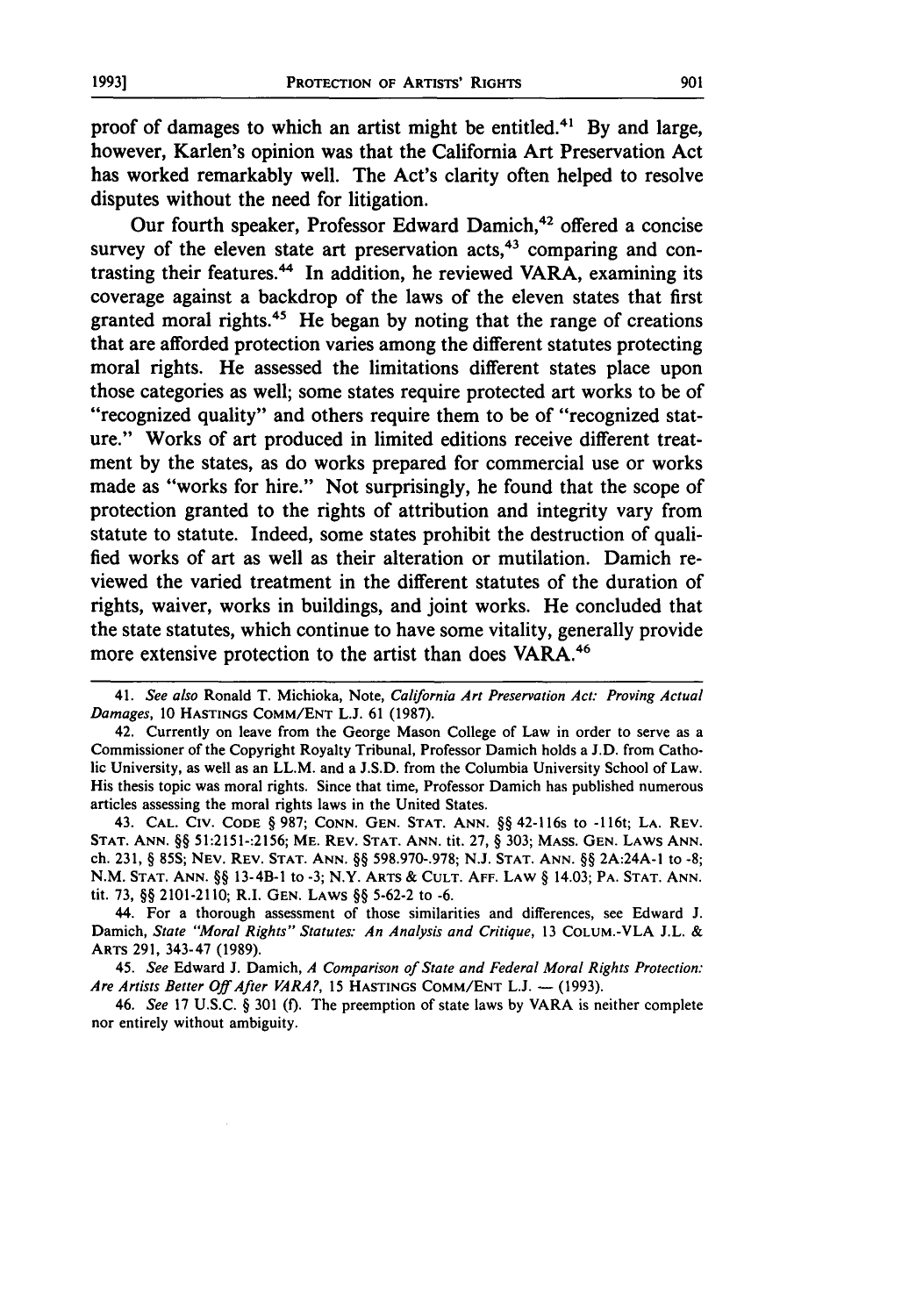The final speaker on our distinguished panel was Marilyn Kretsinger.<sup>47</sup> As Assistant General Counsel to the Copyright Office, she was largely responsible for reviewing and editing the Resale Royalty Report on the feasibility of implementing a resale royalty right.<sup>48</sup> Kretsinger offered an assessment of the rights of integrity and authorship under VARA<sup>49</sup> from the perspective of the Copyright Office.<sup>50</sup> She proceeded to present an overview of the resale royalty feasibility study. She reminded the audience that sometime in the next year, Congress will be holding hearings on the resale royalty right.<sup>51</sup>

It is clear that the Copyright Office devoted enormous effort and resources to the collection of information and opinions on the resale royalty,52 all of which are assembled in its Resale Royalty Report. The Resale Royalty Report, however, fails to assess critically the testimony and evidence which was presented to the Copyright Office.<sup>53</sup> Before submitting the report to Congress, the Copyright Office should have first reached an understanding of the underlying purpose of the resale royalty right. It could then have assessed the arguments presented in light of that purpose.

Proponents of the resale royalty right insist that it is justified **by** the efforts of the individual artist whose work of art was resold, in order to provide parity for visual artists vis-d-vis other authors under the Copyright Act.<sup>54</sup> On the other hand, opponents persist in implicitly characterizing the resale royalty as no more than an attempt to provide

49. *See,* in particular, 17 U.S.C. § 106A.

50. Marilyn J. Kretsinger, *Droit de Suite: The Artist's Right to a Resale Royalty,* 15 HAS-**TINGS** COMM/ENT L.J. 967 (1993).

51. That, of course, anticipates that a bill to establish such rights is introduced in the interim.

52. As a witness who attended the entire hearing held in San Francisco on January 23, **1992,** this writer can bear witness to the thoroughness and fairness with which testimony was taken **by** William Patry of the Copyright Office.

53. For an excellent critique of the Resale Royalty Report, see Shira Perlmutter, *Resale Royalties For Artists.- An Analysis of the Register of Copyrights' Report,* 16 COLUM.-VLA J.L. & ARTS 395 (1992).

54. *See* Thomas M. Goetzl, *In Support of the Resale Royalty,* 7 CARDOZO ARTS & **ENT.** L.J. 227, 254-60 (1989). The exclusive rights under 17 U.S.C. § 106 enable owners of copyrights to receive recompense for the *use* of their creations; the right to be paid for the physical object is a function of ordinary property law principles. Thus, songwriters, for example, can demand a royalty whenever their compositions are performed publicly. *See also* Thomas M.

<sup>47.</sup> Ms. Kretsinger has an M.A. in American History from the University of Wisconsin and a J.D. from the University of Texas. Since completing a clerkship with the Texas Court of Appeals in **1979,** she has been employed at the Copyright Office.

<sup>48.</sup> U.S. COPYRIGHT **OFFICE,** DROIT **DE SUITE:** THE ARTIST'S RESALE ROYALTY (1992) [hereinafter RESALE ROYALTY REPORT]. A summary of the report is published under the title: *Droit de Suite: The Artist's Resale Royalty Copyright Office Report Executive Summary,* 16 COLUM.-VLA J.L. & ARTS 381 (1992), which the Copyright Office was directed to submit to Congress. *See* Pub. L. No. 101-650, § 608(b) 104 Stat. 5089, 5132 (1990).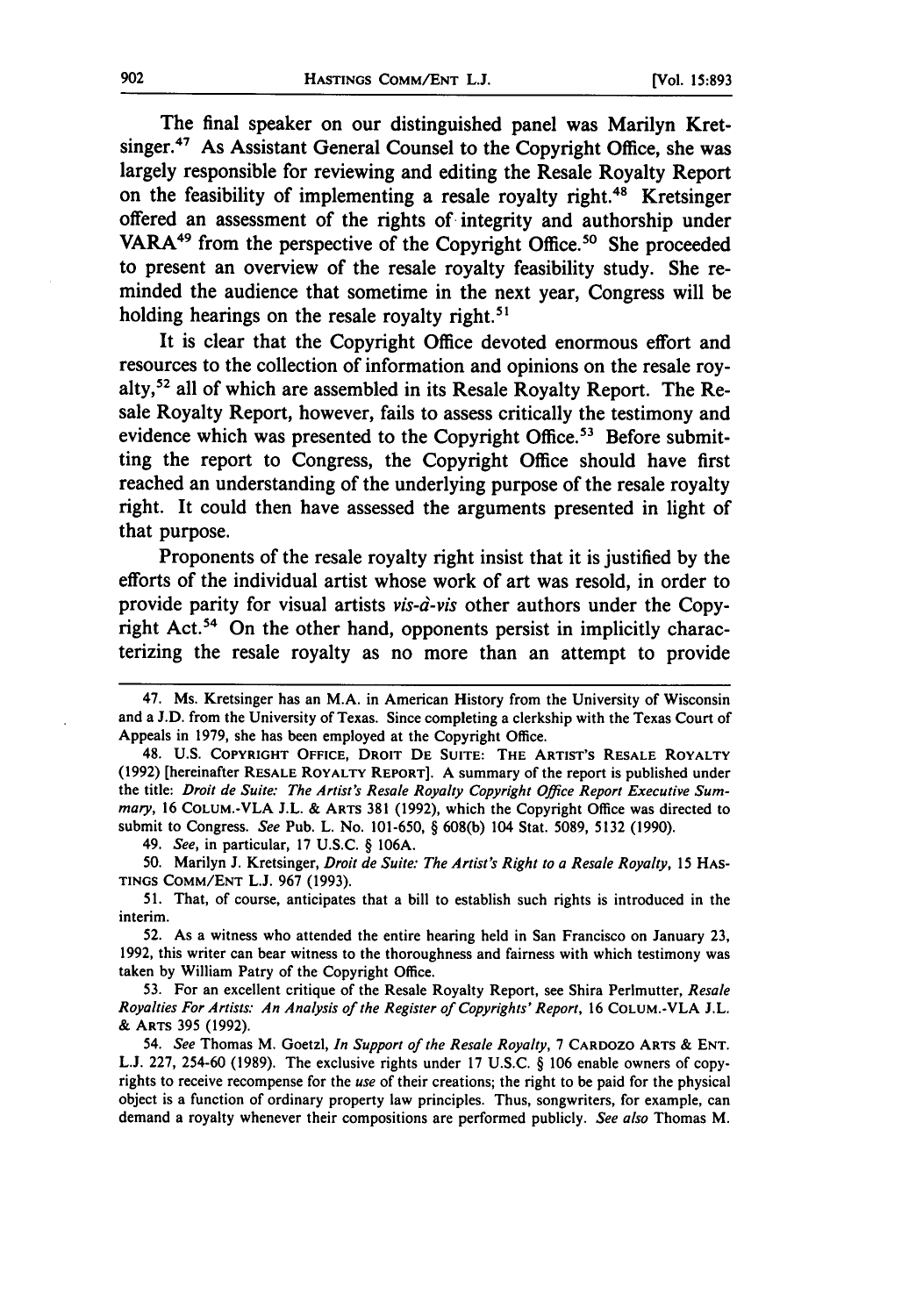financial assistance to artists generally. They criticize it **by** concluding that only successful artists will benefit from a resale royalty. 55 Interestingly, these same arguments were unsuccessfully urged almost a century ago in opposition to the then-novel proposal to create an exclusive right to the public performance of musical compositions.<sup>56</sup>

If one concludes that a resale royalty right is appropriate, problems associated with its enforcement also ought not to count against its passage. Rather, the resale royalty right ought to be implemented in such a way as to facilitate its enforcement.<sup>57</sup> Indeed, collecting a royalty on the direct resale of a work of art should provide no greater challenge than collecting those royalties due owners of music copyrights when thousands of radio stations play their compositions, a task successfully undertaken **by** American Society of Composers, Authors and Publishers **(A.S.C.A.P.)** and Broadcast Music International (B.M.I.) for years.58

Perhaps most symptomatic of the Copyright Office's uncritical appraisal of the evidence it collected in the preparation of its Resale Royalty Report is its frequent reference to a fifteen-year-old article written **by** three economists.59 The Article suggests that art buyers subject to the California resale royalty will discount the prices they will offer to pay **by**

**56.** *See* **17 U.S.C.** § 106(4)(Added **by** an Act of Jan. **6, 1897,** ch. 4, **29** Stat. 481 **(1897)).** The **1909** Copyright Act restricted the exclusive right to those performances which were "for profit." **17 U.S.C.** § l(c) **(1909** Act). *See generally* Herbert v. Shanley Co., 242 **U.S. 591** (1917)(discussing wheter a perfomance was for profit to determine whether it fell under the Copyright Act).

**57.** Compare the federal Resale Royalty Report to the **1982** amendment to the California Resale Royalty Act, **CAL. CIV. CODE** § 986(a), authorizing the assignment of the right for the purpose of aiding its collection on the artist's behalf. This amendment was enacted in order to encourage the creation of a collection organization similar to **A.S.C.A.P.** or B.M.I. This writer participated in the drafting, negotiating, and lobbying relative to those amendments. **1982** Cal. Stat. **167, 602,** 604. *See generally,* 2 **MELVILLE** B. **NIMMER & DAVID NIMMER, NIMMER ON COPYRIGHT** § **8.19 (1991).**

**58.** Consider the wholesale infringement of the exclusive right to make copies of movies and recordings that has been fueled **by** the proliferation of VCR and tape technologies. **17 U.S.C.** § **106(3).** There has been no call to repeal those exclusive rights. On the contrary, where the pirating appears to have been undertaken "wilfully and for purposes of commercial advantage or private financial gain," Congress has provided serious criminal penalties. **17 U.S.C.** § **506.** To consider both the extent of this problem and the limitations on its constraints see Sony Corp. of America v. Universal City Studios, Inc., 464 **U.S.** 417 (1984).

**59.** Ben W. Bloch et al., *An Economic Analysis of the California Resale Royalty Statute,* **10 CONN.** L. **REV. 689 (1978).** Note that **by** reducing works of art to the level of securities, *id.* at **690,** such critics wholly ignore the aesthetic pleasures derived **by** collectors of fine art. See **LEONARD D. DuBOFF, THE DESKBOOK OF ART LAW** 364 **(1977),** in which Professor DuBoff **refers to this benefit to the collector as a "psychic dividend."**

Goetzl **&** Stuart **A.** Sutton, *Copyright and the Visual Artist's Display Right: A New Doctrinal Analysis,* **9 COLUM.-VLA J.L. &** ARTS **15** (1984).

**<sup>55.</sup>** *See, e.g.,* Daniel Grant, *Paying the Painter: Should Artists Get a Cut When Their Works are Resold?,* CHI. TRIB., Mar. 14, **1993,** at **32;** Andrea Maier, *If Art is Resold, Should Artist Profit?,* N.Y. TIMES, Feb **8, 1992,** § **1,** at **11.**